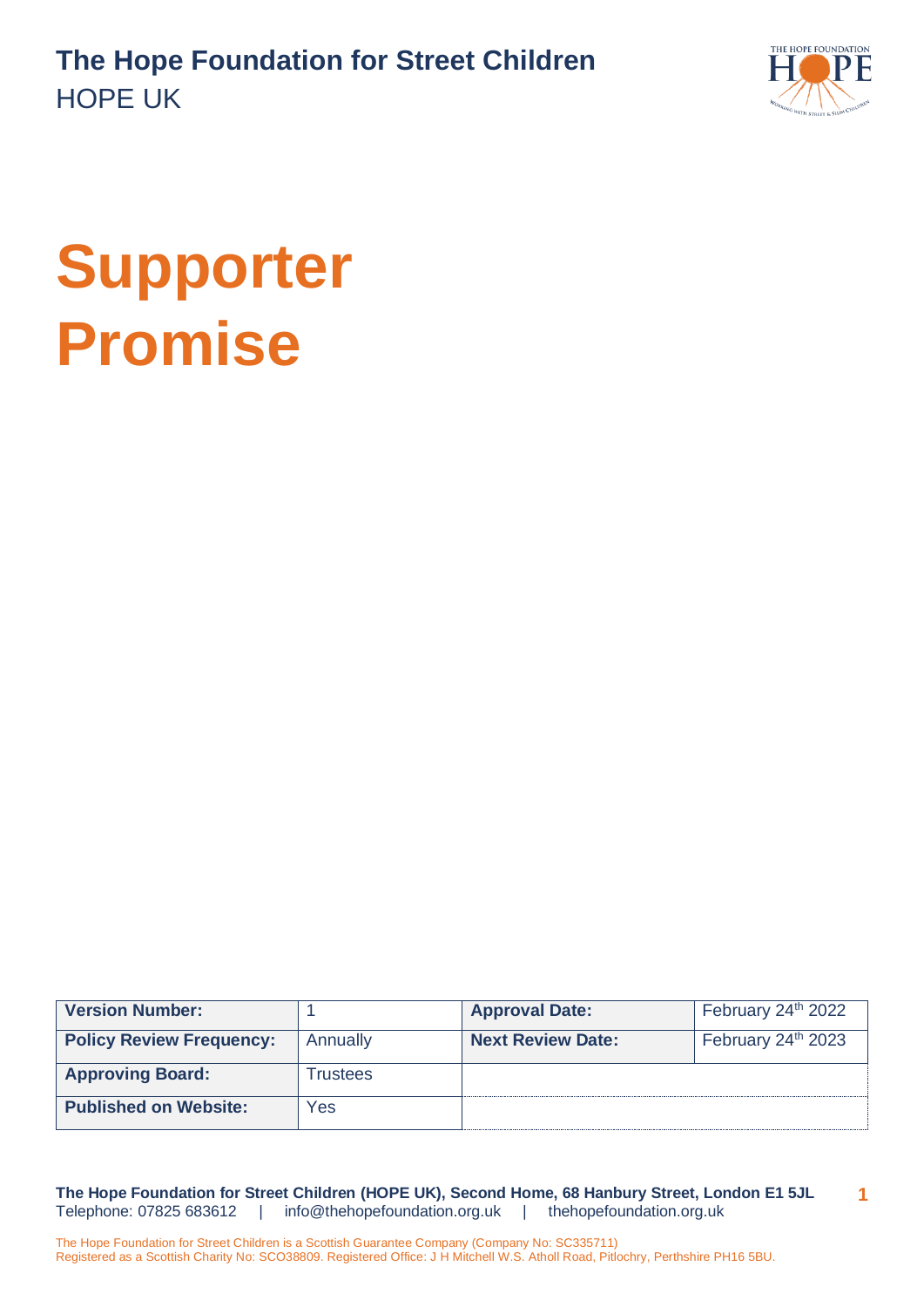

# **Table of Contents**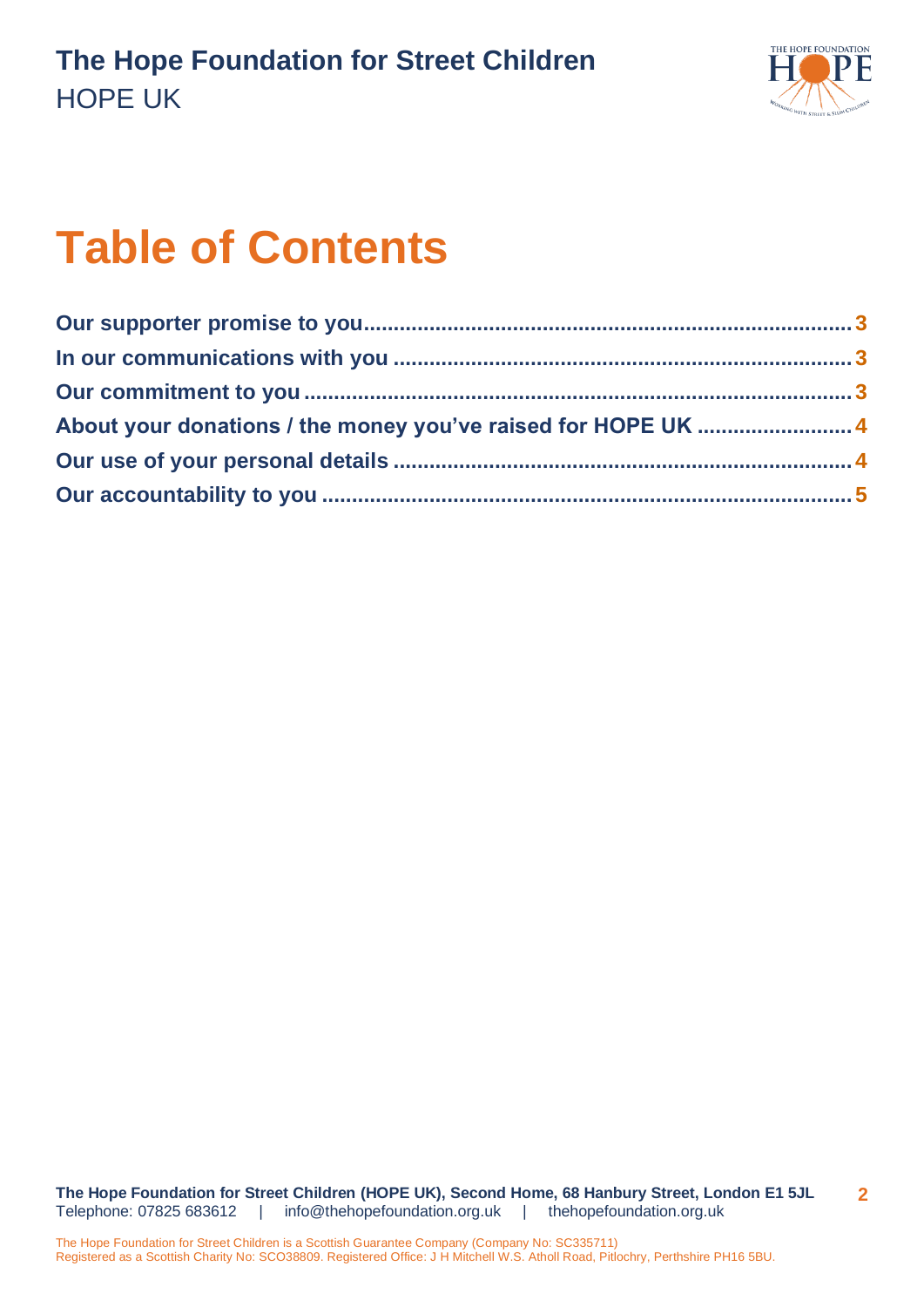

# <span id="page-2-0"></span>**Our supporter promise to you**

We are committed to making a lasting difference to the lives of underprivileged street connected children and slum dwelling communities in Kolkata, India.

HOPE UK couldn't do what we do without you, our amazing supporters. We only exist because of the incredible support of people like you, and we don't take your support or donation for granted, so this is our promise to you:

We want you to know that we truly value your support, whether you have:

- donated to us
- talked about and spread awareness of our work
- shared our written communications
- fundraised on our behalf
- attended our events and activities
- supported our campaigns
- become a child sponsor
- visited our programmes in Kolkata
- left us a gift in your will
- any other ways in which you have shown your support

# <span id="page-2-1"></span>**In our communications with you**

- We are committed to treating you with respect, honesty, openness and warmth.
- We hope you'll want to hear more about our work and we will always be clear about how we will communicate with you.
- If you tell us that you would rather not be contacted, or you would rather we didn't contact you in a certain way, we will act on your wishes.
- You can change your mind about what information you receive from us at any time.

### <span id="page-2-2"></span>**Our commitment to you**

HOPE UK is committed to treating our supporters fairly and honestly, and to protecting and safeguarding our beneficiaries**.**

- Fundraising is incredibly important to us and we are proud of what it helps us achieve in delivering our programmes in Kolkata. We will constantly review our fundraising practices to make sure they are fair, accountable, transparent, relevant and appropriate.
- HOPE UK is committed to ensuring the highest quality of experience for our supporters. We make sure all staff are trained in and follow our [Safeguarding Policy and Procedures.](https://www.thehopefoundation.org.uk/wp-content/uploads/2022/06/SafeguardingPolicyandProcedures_120622.pdf)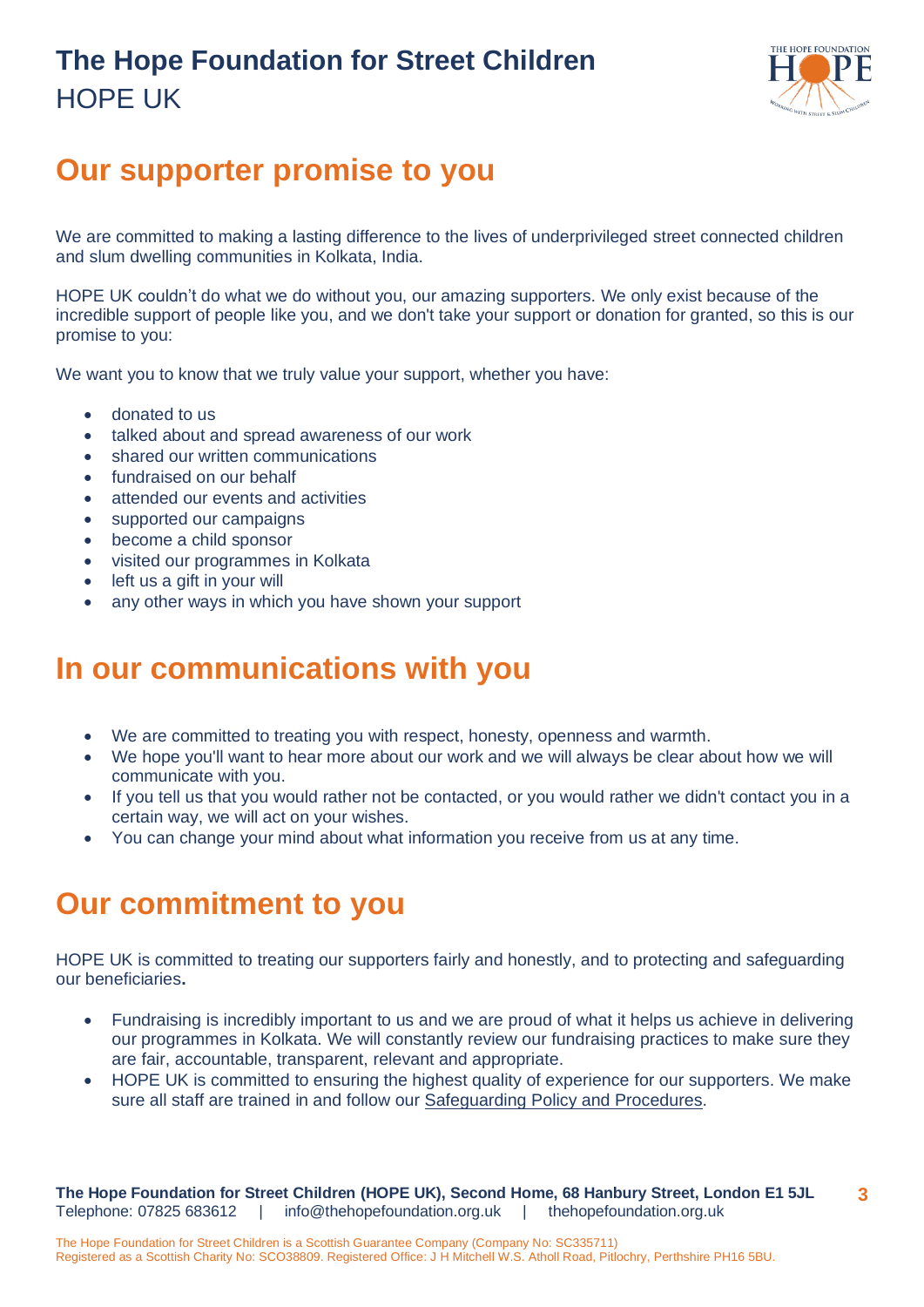

- HOPE UK works to ensure supporters are treated fairly and treated as individuals at all times, and not exploited or treated in any way which might bring them harm, or into disrepute as a result of their interaction with HOPE UK.
- HOPE's approach to supporters in vulnerable circumstances is informed by the Code of Fundraising Practice, and the OSCR, and Chartered Institute of Fundraising's guidance.
- We request that all our supporters under the age of 16 ask their parent or guardian to get in touch with us, as we require written consent for any young person under this age to engage in fundraising, volunteering, or to any other way in which they wish to support HOPE UK.

# <span id="page-3-0"></span>**About your donations / the money you've raised for HOPE UK**

- Your donation will be used in a responsible, transparent, effective and efficient manner to ensure that our beneficiaries get the vital relevant support and respect they deserve and need.
- We will continue to be cost effective and keep administration costs to a minimum without jeopardising the quality of HOPE's work. We want your donation to have as much impact as possible and be spent directly on our life-changing and life saving work.
- We'll answer any question you have about how your donation is spent and clear financial information will be available on same at all times.
- We might turn down or return a donation if we feel that accepting it would damage our independence or reputation. If we do, we'll explain why.

### <span id="page-3-1"></span>**Our use of your personal details**

- We will keep any personal information safe, only using your details to contact you in the ways you've agreed to.
- We will always respect your right to privacy and adhere to laws around the use of data; [www.ico.org.uk/your-data-matters/](http://www.ico.org.uk/your-data-matters/)
- We want you to feel connected to the work your support is making possible. If you want to receive updates from us, we'll regularly let you know about how you're helping to change the lives of those whom HOPE are supporting in Kolkata.
- Any information you give us will be kept confidential. We'll never pass on your details to a third party for marketing or fundraising purposes. Only when necessary, we may share data with our own carefully regulated and monitored external suppliers, for processing purposes. We will ensure their use of the data is in line with our own data protection policies and not kept or used by them for any other purposes.
- You can read HOPE UK's Data Protection, Information Security, Confidentiality and Privacy Policy [here](https://www.thehopefoundation.org.uk/wp-content/uploads/2022/06/DataProtection-InformationSecurity-Confidentiality-PrivacyPolicy_120622.pdf).